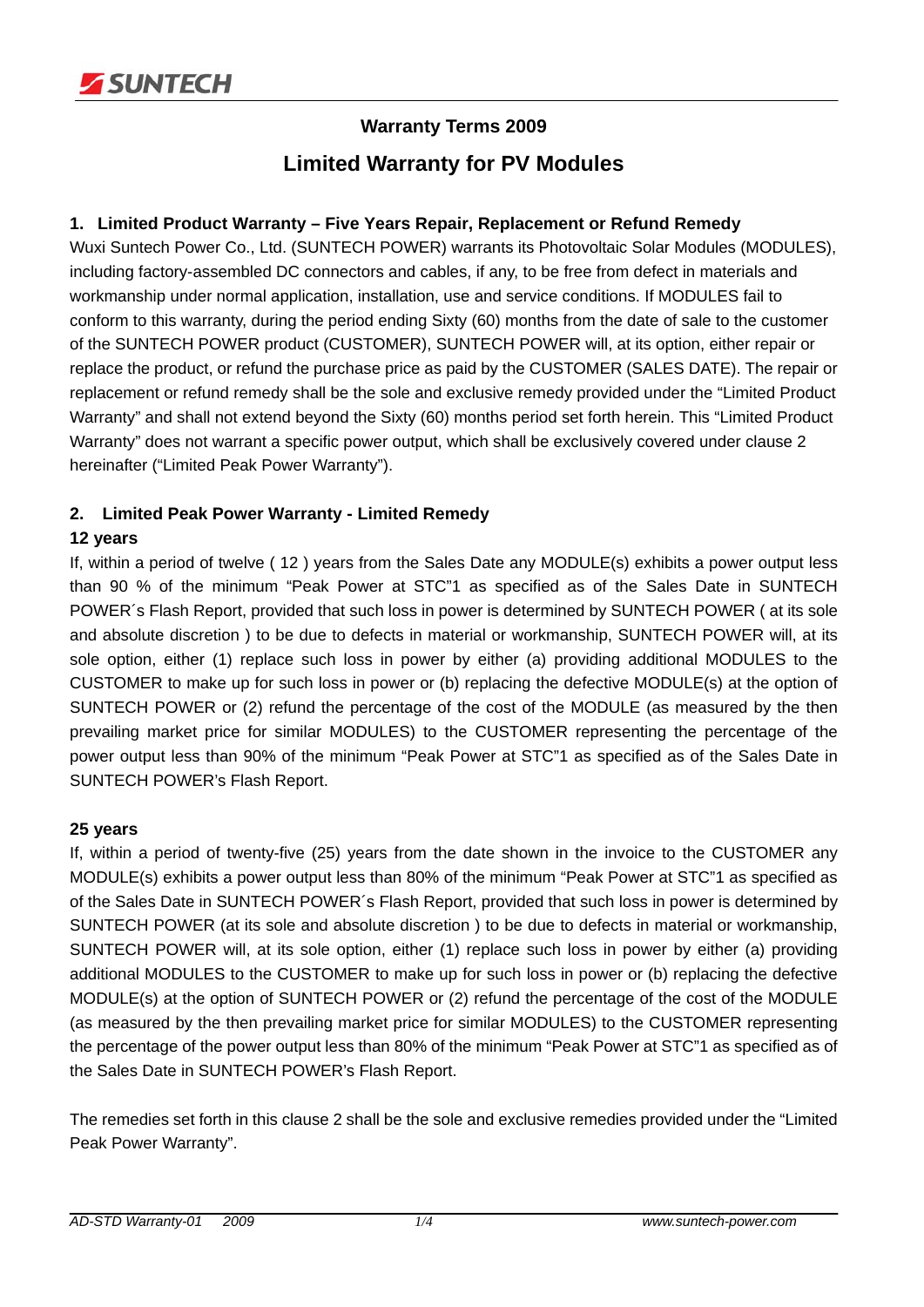

## **3. Exclusions and Limitations**

- (1) In any event, all warranty claims must be received within the applicable warranty period for this warranty to be effective.
- (2) The "Limited Product Warranties" and the "Limited Peak Power Warranties" do not apply to any MODULES which have been subjected to:
	- Misuse, abuse, neglect or accident;
	- ◆ Alteration, improper installation or application:
	- Non-observance of SUNTECH POWER' s installation and maintenance instructions;
	- ◆ Repair or modifications by someone other than an approved service technician of SUNTECH POWER;
	- Power failure surges, lighting, flood, fire, accidental breakage or other events outside SUNTECH POWER' s control.
- (3) Both the "Limited Product Warranties" and "Limited Peak Power Warranties" do not cover any costs associated with installation, removal or re-installation of the PV-modules and (except as explicitly set forth in the final paragraph of Section 5) customs clearance or any other costs for return of the MODULES.
- (4) Warranty claims will not be honored if the type or serial number of the MODULES have been altered, removed or made illegible.
- (5) This "Limited Warranty for PV Modules" does not apply to MODULES marked as "Grade A" or "Grade B". SUNTECH POWER explicitly refers to their "Limited Warranty for PV Modules marked Grade A", their "Special Limited Warranty for PV Modules marked Grade B" reflecting these categorized modules.

#### **4. Limitation of Warranty Scope**

These "Limited Warranties for PV Modules" as set forth herein are expressly in lieu of and exclude all other express or implied warranties, including but not limited to warranties of merchantability and of fitness for particular purpose, use, or application, and all other obligations or liabilities on the part of SUNTECH POWER, unless such other obligations or liabilities are expressly agreed to in writing signed and approved by SUNTECH POWER. SUNTECH POWER shall have no responsibility or liability whatsoever for damage or injury to persons or property, or for other loss or injury resulting from any cause whatsoever arising out of or related to the MODULES, including, without limitation, any defects in the MODULE, or from use or installation. Under no circumstances shall SUNTECH POWER be liable for incidental, consequential or special damages, howsoever caused. Loss of use, loss of profits, loss of production, and loss of revenues are specifically and without limitation excluded. SUNTECH POWER<sup>'</sup> s aggregate liability, if any, in damages or otherwise, shall not exceed the invoice value as paid by the CUSTOMER, for the single unit of MODULE.

# **5. Obtaining Warranty Performance**

If the CUSTOMER has a justified claim covered by this "Limited Warranties for PV Modules", an immediate notification directly to SUNTECH POWER shall be filed by mailing a registered letter in writing to the address of SUNTECH POWER listed hereunder, or, sending an email letter to the email account of SUNTECH POWER listed hereunder. Together with the notification, the CUSTOMER should enclose the evidence of the claim with the corresponding serial number of the MODULE(s) and the date on which the MODULES have been purchased.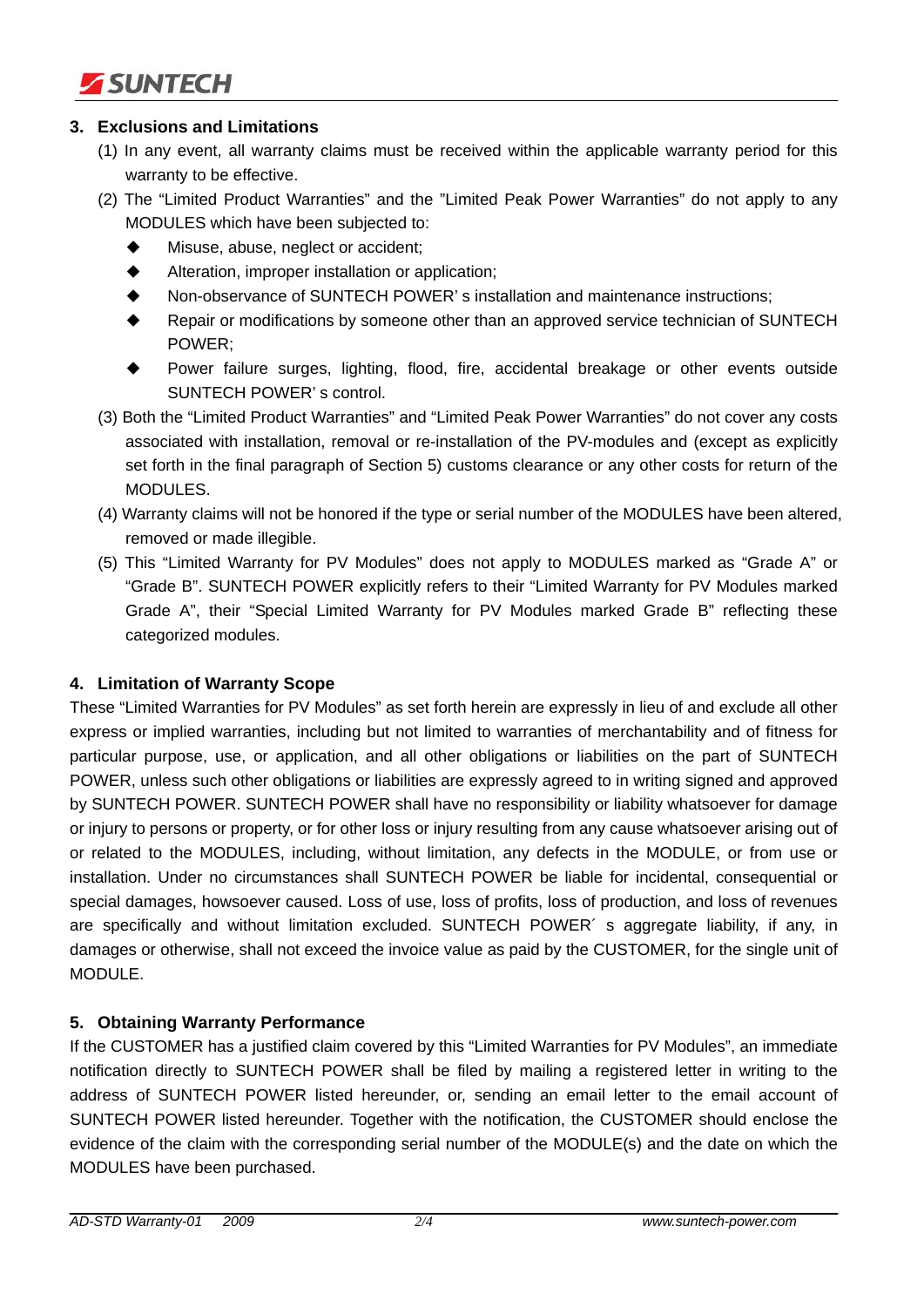

The return of any PV-modules will not be accepted unless prior written authorization has been given by SUNTECH POWER. In connection with both the "Limited Product Warranties" and "Limited Peak Power Warranties", SUNTECH POWER shall reimburse CUSTOMER for reasonable, customary and documented transportation charges by sea freight for both the return of the MODULES and reshipment of any repaired or replaced MODULES, only if this cost is authorized by SUNTECH POWER customer service department.

## **6. Severability**

If a part, provision or clause of this "Limited Warranty for PV Modules", or the application thereof to any person or circumstance, is held invalid, void or unenforceable, such holding shall not affect and shall leave all other parts, provisions, clauses or applications of this "Limited Warranty for PV Modules", and to this end such other parts, provisions, clauses or applications of this "Limited Warranty for PV Modules" shall be treated as severable.

## **7. Disputes**

In case of any discrepancy in a warranty-claim, a first-class international test-institute such as Fraunhofer ISE in Freiburg/ Germany, TÜV Rheinland in Cologne/ Germany or ASU Arizona State University shall be involved to judge the claim finally. All fees and expenses shall be born by the losing party, unless otherwise awarded. The final explanation right shall be borne by SUNTECH POWER.

YOU MAY HAVE SPECIFIC LEGAL RIGHTS OUTSIDE THIS WARRANTY, AND YOU MAY ALSO HAVE OTHER RIGHTS THAT VARY FROM STATE TO STATE. THIS LIMITED WARRANTY DOES NOT AFFECT ANY ADDITIONAL RIGHTS YOU HAVE UNDER LAWS IN YOUR JURISDICTION GOVERNING THE SALE OF CONSUMER GOODS, INCLUDING, WITHOUT LIMITATION, NATIONAL LAWS IMPLEMENTING EC DIRECTIVE 99/44. SOME STATES DO NOT ALLOW THE EXCLUSION OR LIMITATION OF INCIDENTAL OR CONSEQUENTIAL DAMAGES, SO THE LIMITATIONS OR EXCLUSIONS IN THIS LIMITED WARRANTY STATEMENT MAY NOT APPLY TO YOU.

#### **8. Various**

The repair or replacement of the MODULES or the supply of additional MODULES, does not cause the beginning of new warranty terms, nor shall the original terms of this "Limited Warranty for PV-Modules" be extended. Any replaced MODULES shall become the property of SUNTECH POWER made for their disposal. SUNTECH POWER has the right to deliver another type ( different in size, color, shape and/or power ) in case SUNTECH POWER discontinued producing the replaced MODULES at the time of the claim.

#### **9. Warranty Transfer**

This warranty is transferable when the product remains installed in its original location at the warranty registration.

# **10. Force Majeure**

SUNTECH POWER shall not be responsible or liable in any way to the customer or any third-party arising from any non-performance or delay in performance of any terms and conditions of sale, including this